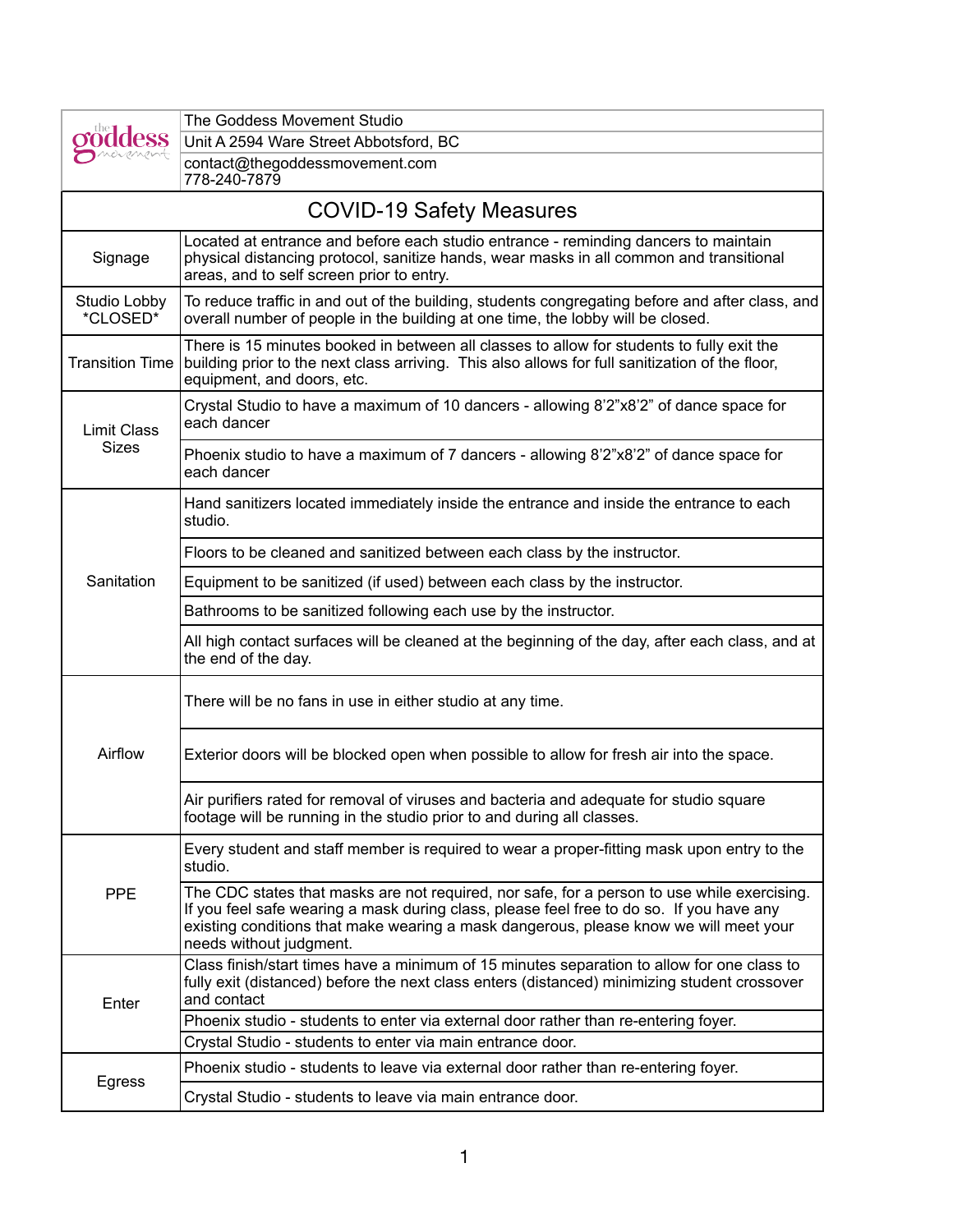| Social<br>Distancing           | Dances re-choreographed or moved to technique only to ensure minimum distance<br>requirements are met.                                                                                                                                                                                                                                      |
|--------------------------------|---------------------------------------------------------------------------------------------------------------------------------------------------------------------------------------------------------------------------------------------------------------------------------------------------------------------------------------------|
|                                | Each 8'2"x8'2" of dedicated, distanced space for each student is outlined clearly with a<br>taped square on the floor. Buffer area is indicated on three walls for students to travel<br>during class when exiting/using the bathroom is urgent/an emergency                                                                                |
|                                | During pole classes, there are clearly marked circles on the floor, 8.5+ feet away from any<br>pole or other students for students to stand on when awaiting their turn to use the pole.                                                                                                                                                    |
| Spotting                       | In following with ViaSport protocols for gymnastics, hands on spotting will be done only<br>when the safety of the student is paramount. When this is the case, both the instructor and<br>student will be wearing masks and both will have sanitized hands. Once the student's<br>safety is restored, distance will be maintained.         |
| *No Changing*                  | Dancers must arrive in the clothing they will dance in. Dancers are not required to change<br>for each class, they will stay in one outfit for all their dances.                                                                                                                                                                            |
| Equipment                      | For pole classes, each student will have their own pre-sanitized cleaning towel. Students<br>will clean the pole with 99% alcohol when leaving the pole to ensure it is clean and sanitized<br>for the next student.                                                                                                                        |
|                                | There will be no mats used at this time.                                                                                                                                                                                                                                                                                                    |
| Audio                          | Music volume will be kept at a reasonable level for the instructor to maintain a normal<br>speaking tone to instruct class.                                                                                                                                                                                                                 |
|                                | If any student has a temperature over 38 degrees Celsius or answers yes to any of the<br>health screening questions, they will not be allowed to enter.                                                                                                                                                                                     |
|                                | All dancers and instructors to perform a health check before coming into the studio.                                                                                                                                                                                                                                                        |
| <b>Health Checks</b>           | Anyone with a temperature, cough, or shortness of breath, has been asked to self isolate, or<br>has been out of province in the last 14 days is asked to remain at home until symptom free<br>for 3 days or until self quarantine is complete.                                                                                              |
|                                | All staff must complete and sign off to answering no to all covid screening questions prior to<br>any class they are teaching in-studio. If they answer yes to any of the screening questions,<br>they are to call a substitute to cover their class. If no substitute can be found, class will be<br>cancelled and students issued credit. |
| Waterbottles                   | Dancers must bring their own waterbottles to class, refilling water bottles will not be allowed                                                                                                                                                                                                                                             |
| Payments                       | There will be no administrative tasks performed on site to reduce contact. All payments and<br>administration will be handled through our online booking system and emails.                                                                                                                                                                 |
| Limit Personal<br><b>Items</b> | Dancers must not bring into the studio more than what is required for that class. There will<br>be no storage provided to dancers                                                                                                                                                                                                           |
| <b>Limited Food</b>            | Dancers are asked not to bring food into the building. They can eat outside or in their cars.                                                                                                                                                                                                                                               |
| <b>Online Classes</b>          | If dancer is symptomatic, classes can be accessed online via zoom (depending on style of<br>dance)                                                                                                                                                                                                                                          |
|                                | No office hours will be held inside the studio.                                                                                                                                                                                                                                                                                             |